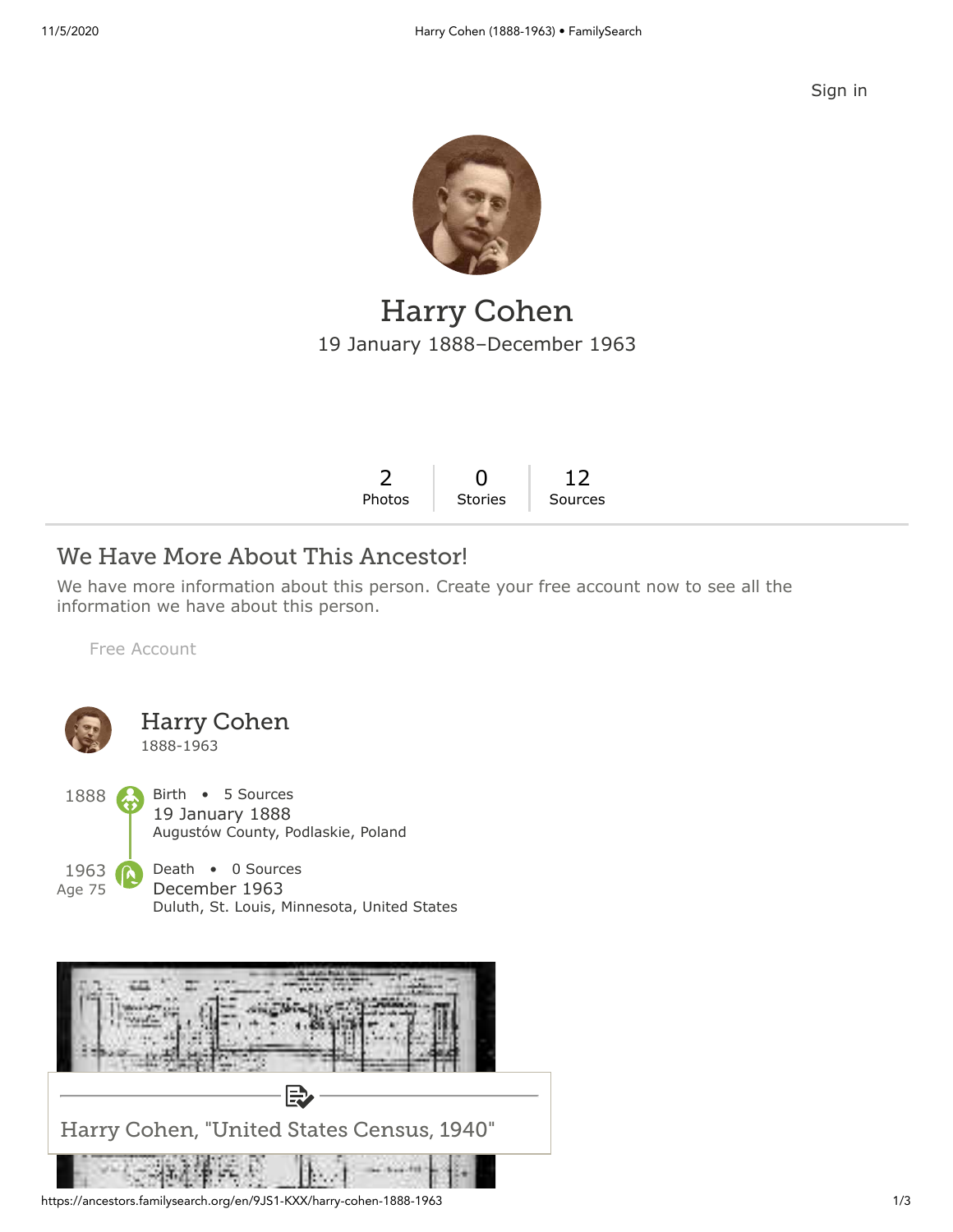

# Family Members

SPOUSES AND CHILDREN

| Harry Cohen<br>1888-1963<br>Marriage: 26 Jul 1923<br>Spokane, Spokane, Washington, United States<br>Tillie Millman<br>1905-1940 |
|---------------------------------------------------------------------------------------------------------------------------------|
| Children (4)                                                                                                                    |
| <b>Anita Gale Cohen</b><br>1924-1995                                                                                            |
| Melvin M Cohen<br>1926-2005                                                                                                     |
| <b>Bernard Irving Cohen</b><br>1930-1961                                                                                        |
| Baby Girl Cohen<br>1935-1935                                                                                                    |

#### PARENTS AND SIBLINGS